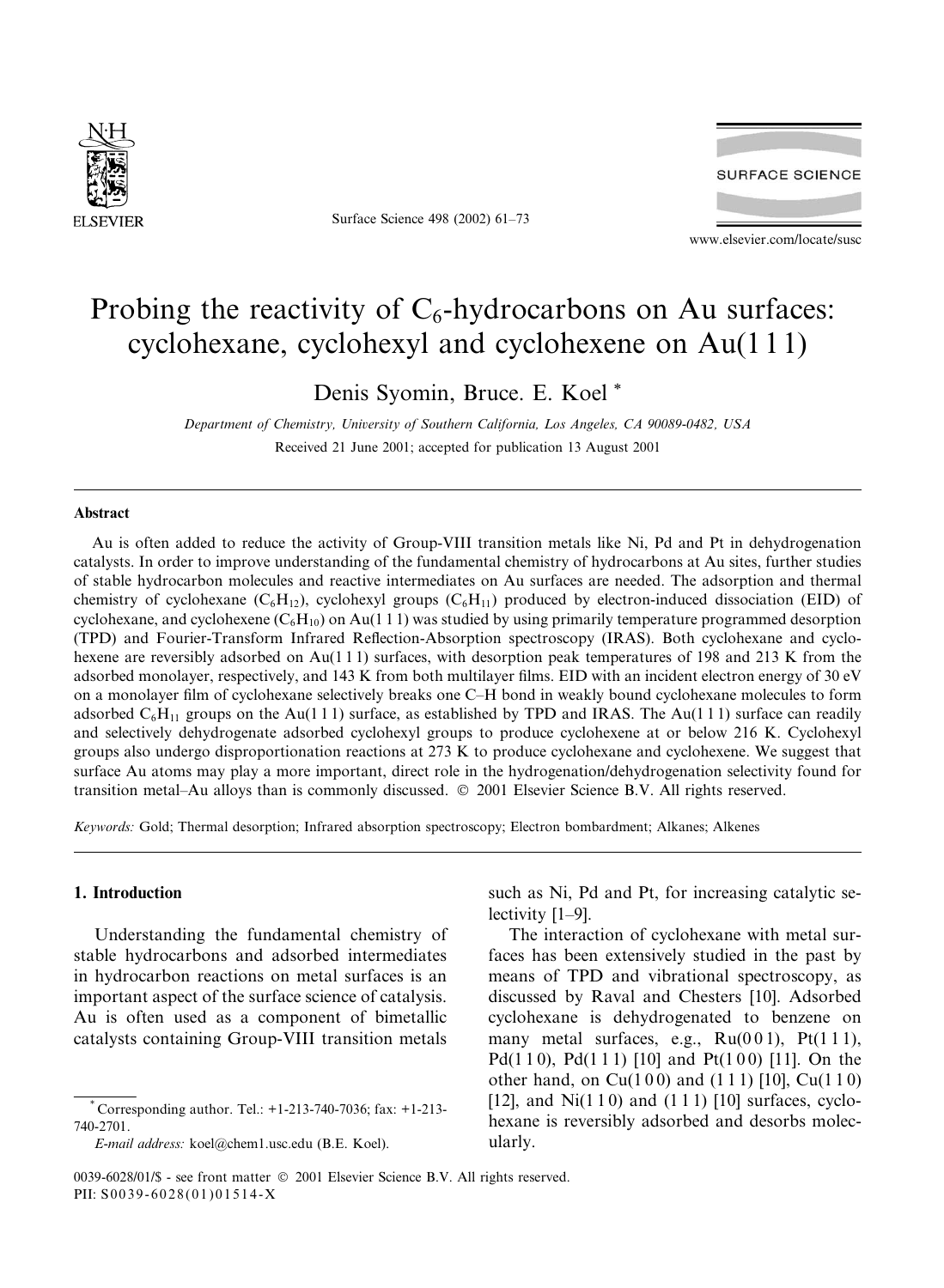One distinctive feature of the interaction of cyclohexane with metal surfaces is the appearance of ''soft'' C–H modes in vibrational spectra [10]. The origin of the ''soft'' mode is not clear, but it has been proposed that electron transfer between the C–H bond and metal surface weakens the C–H bond and shifts the C–H stretching frequency to the red [13]. Overall, the position and intensity of the ''soft'' mode often depends on the identity of the metal and not much on the crystallographic plane for the same metal. Also, the degree of perturbation in the C–H bond apparently depends on the metal–cyclohexane bond strength. However, Chen et al. [12] recently showed that such a dependence does not exist for Cu and Mo surfaces.

Cyclohexene dehydrogenation and decomposition reactions on metal surfaces have also been extensively investigated in the past. For example, cyclohexene decomposes via C–C bond cleavage on  $Ru(0\ 0\ 1)$  [14] and dehydrogenates primarily to form chemisorbed benzene on Ni $(1 1 1)$ ,  $(1 1 0)$ , and  $(1 0 0)$  [15,16], Pt $(1 1 1)$  [17], and Pd $(1 1 1)$  [18].

In this paper, we report on TPD and IRAS investigations of the interaction of cyclohexane, cyclohexene and cyclohexyl groups with Au(1 1 1) surfaces. We show that both cyclohexane and cyclohexene reversibly adsorb on Au(1 1 1). Cyclohexyl groups, produced via EID of cyclohexane monolayers and multilayers on the  $Au(111)$  surface, readily and selectively dehydrogenate to produce cyclohexene at or below 216 K and undergo disproportionation reactions at 273 K to form cyclohexane and cyclohexene.

## 2. Experimental methods

These experiments were performed in an UHV chamber with a base pressure  $6 \times 10^{-10}$  Torr and equipped for AES, LEED, TPD and FT-IRAS studies. The  $Au(111)$  crystal could be resistively heated to 1000 K and cooled to 87 K by direct contact of a copper block on the sample holder with liquid nitrogen. The crystal temperature was measured by a chromel–alumel thermocouple pressed directly into a small hole drilled in the edge of the crystal. The  $Au(111)$  surface was cleaned by  $Ar^+$  ion sputtering (0.5 keV and 1.5  $\mu$ A

at  $P_{Ar} = 6 \times 10^{-5}$  Torr) for 12 min with the sample held at 650 K. Sputtering was followed by annealing the sample at 1000 K for 20 min in UHV. After this cleaning procedure, we observed very sharp spots in the LEED pattern which showed the  $(\sqrt{3} \times 22)$  reconstruction of the Au(111) surface [19]. No surface carbon was detected by AES.

TPD measurements were made with the sample placed in line-of-sight of the mass spectrometer ionizer at a location of 2 mm in front of a 10-mm diameter entrance aperture to a shield covering the ionizer. A heating rate of 4 K/s was used. Signals at 2, 15, 26, 41, 82, 83, 84, 158, 162, and 166 amu were collected in the TPD experiments, and these signals were used to monitor desorption of  $H_2$ , CH<sub>3</sub>, C<sub>2</sub>H<sub>2</sub>, C<sub>3</sub>-containing species, C<sub>3</sub>H<sub>5</sub>,  $C_6H_{10}$ ,  $C_6H_{11}$ ,  $C_6H_{12}$ ,  $C_{12}H_{14}$ ,  $C_{12}H_{18}$ ,  $C_{12}H_{22}$  respectively.

Cyclohexane ( $C_6H_{12}$ , Aldrich,  $99+%$ ) and cyclohexene ( $C_6H_{10}$ , Aldrich, 99+%) were degassed by several freeze–pump–thaw cycles before dosing. Exposures were carried out on the Au(1 1 1) crystal at 87–90 K through a leak valve connected to a microcapillary-array doser. Exposures reported herein are given in Langmuirs (L)  $(1 L =$  $10^{-6}$  Torr  $\times$  s) and are uncorrected for ion gauge sensitivity and doser enhancement factor.

IRAS studies were carried out at a grazing incidence angle of  $86^{\circ}$  with a Mattson Galaxy® 6020 FTIR spectrometer. A narrow-band, liquid-nitrogen cooled, mercury cadmium telluride (MCT) detector was used. IRAS spectra were taken typically with the sample temperature at 87–90 K, spectrometer resolution set to  $4 \text{ cm}^{-1}$ , and averaging 2000 scans over 8 min. All IRAS spectra reported were ratioed against the clean Au(1 1 1) surface.

EID experiments were performed by using a variable-energy electron gun (5–1000 eV, Kimball Physics, Model FRA  $2 \times 12$ ). The incident beam current was measured with the sample biased by  $+50$  V to capture secondary and scattered electrons.

Adsorbate coverages are reported herein with respect to saturation of the chemisorbed monolayer ( $\theta = 1$  ML) of the corresponding molecule as determined in TPD experiments.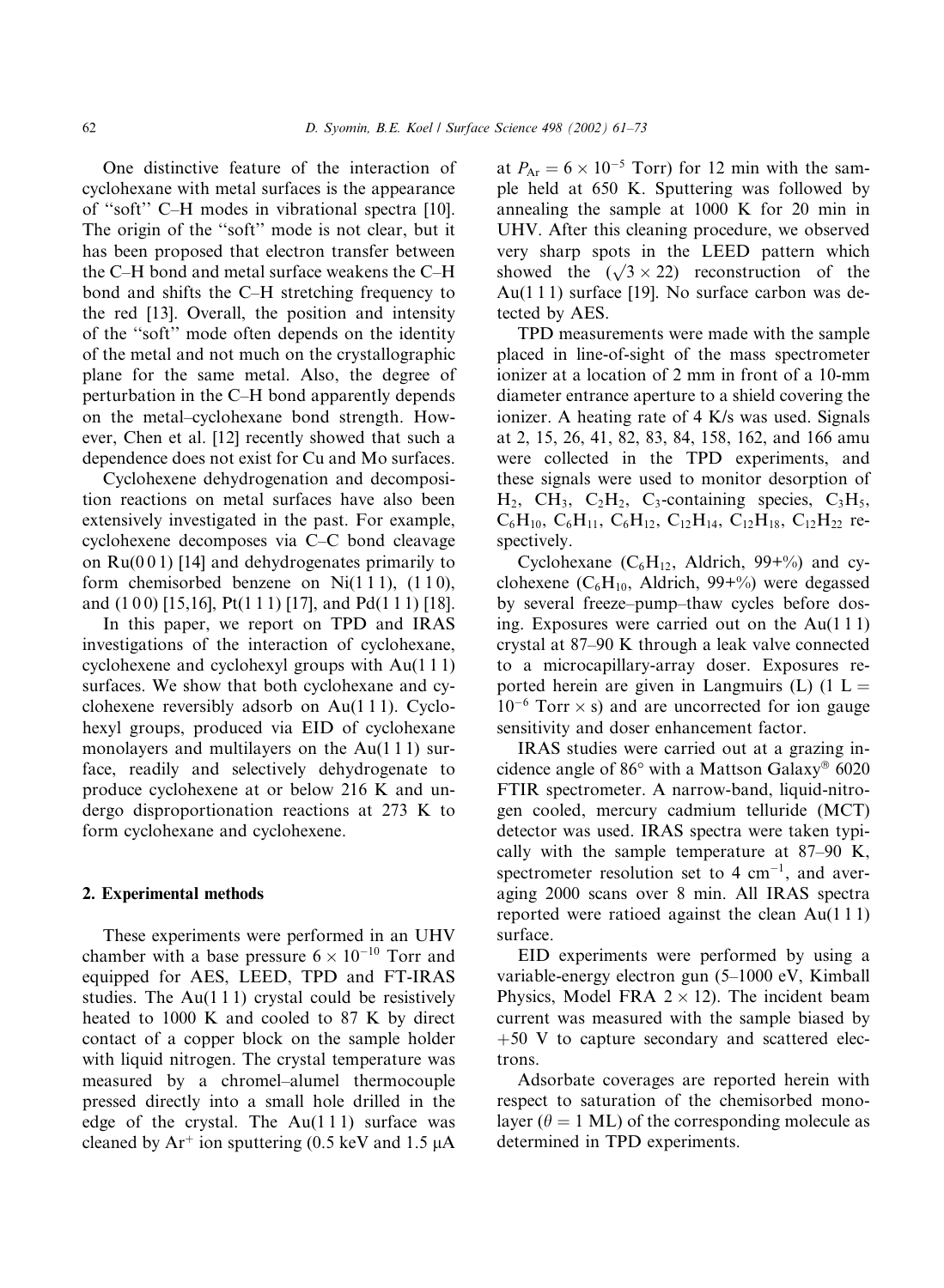## 3. Results

## 3.1. Cyclohexane ( $C_6H_{12}$ ) and cyclohexene ( $C_6H_{10}$ ) adsorption

TPD spectra following cyclohexane and cyclohexene exposures on Au(111) at 90 K are shown in Figs. 1 and 2, respectively. Both cyclohexane and cyclohexene were reversibly adsorbed; only molecular desorption of the adsorbed species occurred. Cyclohexane desorption peaks at 198 and 143 K are assigned to the monolayer and multilayer, respectively. Cyclohexene desorption peaks at 213 and 143 K are similarly assigned to desorption from the monolayer and multilayer, respectively.

Using Redhead analysis, and assuming firstorder desorption kinetics with a preexponential factor of  $10^{13}$  s<sup>-1</sup>, the desorption activation energy  $E<sub>d</sub>$  for cyclohexane and cyclohexene from the monolayer was estimated to be 12 and 13 kcal/mol, respectively. Arrhenius plots of the desorption traces gave  $E_d = 10$  kcal/mol for both cyclohexane and cyclohexene multilayers. Because there is no appreciable barrier expected for adsorption of



Fig. 1. Cyclohexane TPD spectra after  $c$ -C<sub>6</sub>H<sub>12</sub> exposures on Au(1 1 1) at 90 K.



Fig. 2. Cyclohexene TPD spectra after  $c$ -C<sub>6</sub>H<sub>10</sub> exposures on Au $(1 1 1)$  at 90 K.

either of these molecules, these values for  $E<sub>d</sub>$  are good estimates of the respective adsorption energies on Au $(1 1 1)$ .

#### 3.2. Preparation of adsorbed cyclohexyl species

Electron bombardment at 30 eV incident energy of the cyclohexane monolayer and three-layer film can greatly reduce  $C_6H_{12}$  desorption from the chemisorbed monolayer, as shown in Figs. 3 and 4. For an initial cyclohexane coverage of 1 ML, electron exposure caused a new desorption state of cyclohexane at 273 K. Also, new desorption peaks at 216 and 273 K were detected at 82 amu, as shown in Fig. 5. For an initial, 3-ML  $C_6H_{12}$  film, electron bombardment created new 82-amu desorption peaks at 215, 277 and 324 K, as shown in Fig. 6. We assigned these 82-amu signals to cyclohexene desorption. No bicyclohexyl  $(C_6H_{11}$ –  $C_6H_{11}$ ) desorption was detected at 166 amu. These TPD results show that the elimination of the unmodified cyclohexane desorption from the chemisorbed layer and the formation of new product states is quite efficient for EID of monolayer and multilayer initial coverages of cyclohexane.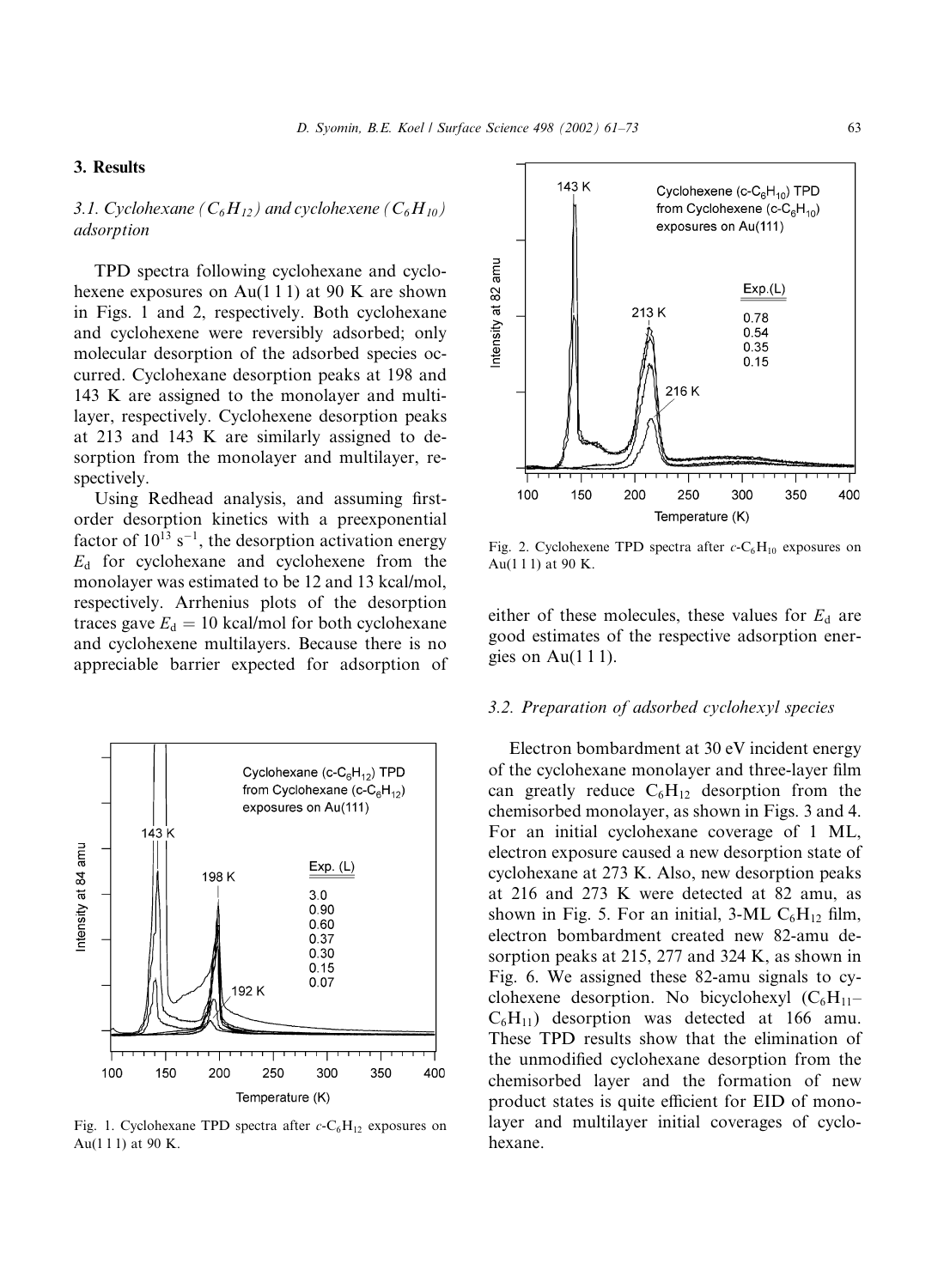

Fig. 3. Cyclohexane TPD spectra after a  $c$ -C<sub>6</sub>H<sub>12</sub> coverage of 1 ML on Au(111) 90 K was bombarded by electrons.



Fig. 4. Cyclohexane TPD spectra after a  $c$ -C<sub>6</sub>H<sub>12</sub> coverage of 3 ML on Au(111) 90 K was bombarded by electrons.

Fig. 7 compares the effect of electron induced chemistry on the monolayer and the multilayer cyclohexane films as the duration of electron beam



Fig. 5. Cyclohexene TPD spectra after a  $c$ -C<sub>6</sub>H<sub>12</sub> coverage of 1 ML on Au(111) 90 K was bombarded by electrons.



Fig. 6. Cyclohexene TPD spectra after a  $c$ -C<sub>6</sub>H<sub>12</sub> coverage of 3 ML on Au(111) 90 K was bombarded by electrons.

exposure is increased for both initial coverages. After 20 min of electron exposure to the monolayer covered surface, the amount of  $C_6H_{12}$ desorbing at 198 K decreased by 0.8-ML, and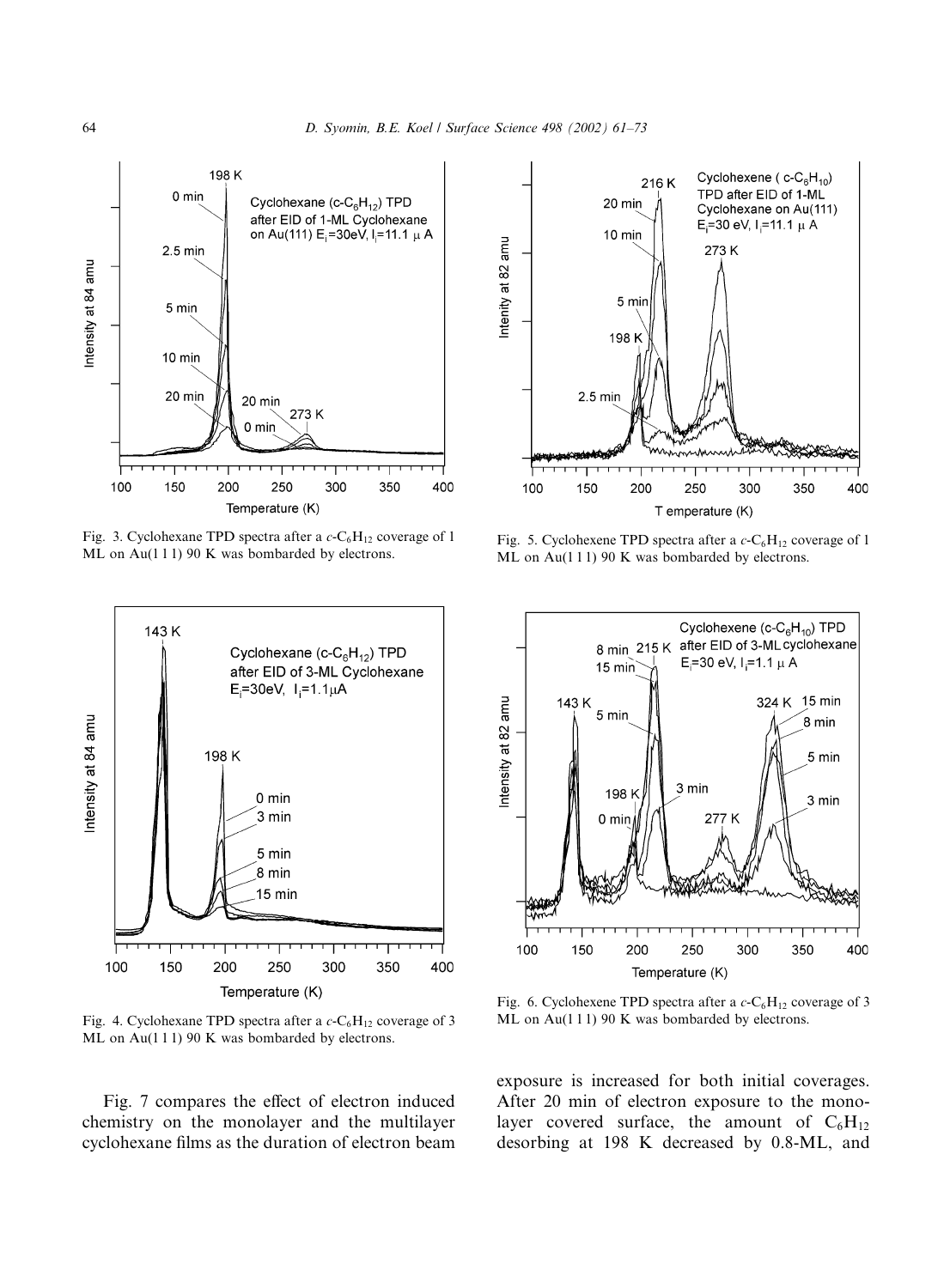

Fig. 7. (a) Amount of cyclohexane and cyclohexene evolution from the surface (in ML) after a  $c$ -C<sub>6</sub>H<sub>12</sub> coverage of 1 ML on Au(111) at 90 K was bombarded by electrons and (b) amount of cyclohexane and cyclohexene evolution from the surface (in ML) after a  $c$ -C<sub>6</sub>H<sub>12</sub> coverage of 3 ML on Au(111) at 90 K was bombarded by electrons.

0.17-ML of  $C_6H_{12}$  and  $C_6H_{10}$  desorbed from the surface at 273 K, and 0.23-ML  $C_6H_{10}$  desorbed at 216 K, as shown in Fig. 7(a). We assign  $C_6H_{12}$ desorption at 273 K and all  $C_6H_{10}$  desorption to be the result of conversion (dehydrogenation or disproportionation) reactions of adsorbed cyclohexyl groups. The simultaneous appearance of both cyclohexane and cyclohexene at 273 K is presumed to result from the disproportionation of two cyclohexyl groups as will be discussed in Section 4. This leads to an estimate of the minimum coverage of cyclohexyl groups adsorbed on the surface as 0.57 ML after 20-min EID on the 1-ML film using 11.1  $\mu$ A. This is a lower limit because some low temperature cyclohexyl hydrogenation to reform

cyclohexane can occur during TPD. It is also apparent from this figure that about  $20\%$  of cyclohexane monolayer is unaccounted for and we presume that it desorbed during electron bombardment in EID via electron stimulated desorption (ESD).

Similar electron induced chemistry occurs on the multilayer covered surface, Fig. 7(b). After 15 min of electron bombardment 1.1  $\mu$ A of the 3-ML film, the total amount of  $C_6H_{12}$  desorbed from the chemisorbed monolayer state decreased by 0.87 ML. About 0.17-ML  $C_6H_{10}$  desorbed at 215 K, 0.05-ML  $C_6H_{10}$  desorbed at 277 K and 0.15-ML  $C_6H_{10}$  desorbed at 324 K. Assuming that all  $C_6H_{10}$ desorption to be the result of conversion reactions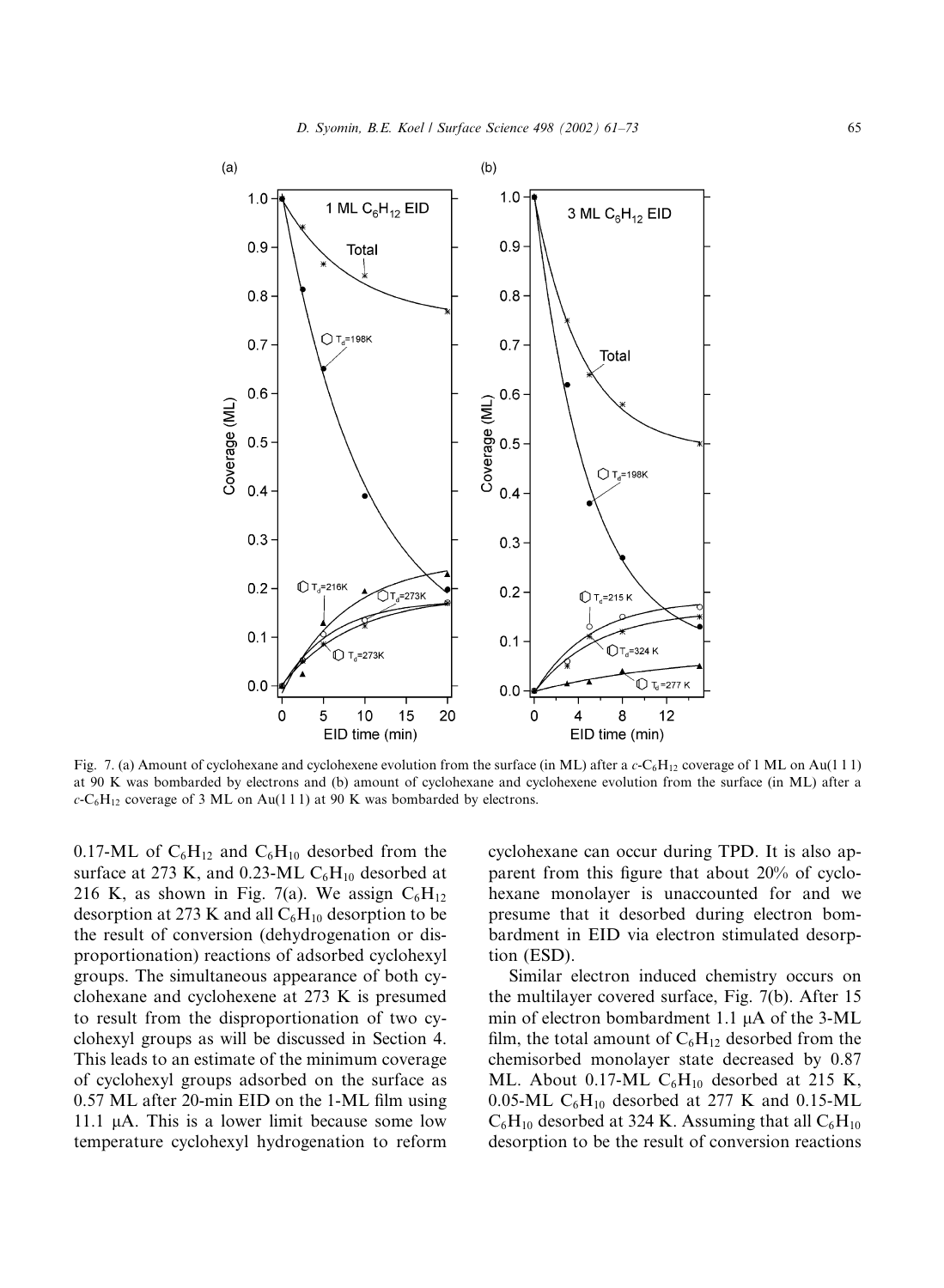of adsorbed cyclohexyl groups and that cyclohexene desorption at 277 K is due to disproportionation reactions and the same amount of cyclohexane desorbed from the surface at 277 K undetected due to its very low intensity in TPD spectra we estimate the coverage of cyclohexyl groups adsorbed on the surface after 15-min EID of the 3 ML filmas 0.42 ML. This is clearly a lower limit for the coverage of adsorbed cyclohexyl groups because the observed mass 82 species at 324 K may be a cracking fraction of a larger species such as bi-2-cyclohexen-1-yl  $(C_6H_9-C_6H_9)$ formed by the surface reaction of adsorbed cyclohexyl groups. In this case we would underestimate the coverage of adsorbed cyclohexyl groups.

EID of cyclohexane may be described by a first order kinetic model according to the expression:

$$
\ln\left(\frac{I(t)}{I(0)}\right) = -\left(\frac{i \times t}{e \times A}\right) \times \sigma = -F \times \sigma \tag{1}
$$

where  $I(0)$  and  $I(t)$  are the C<sub>6</sub>H<sub>12</sub> TPD area in  $C_6H_{12}$  monolayer peak before and after EID, *i* is the sample current  $(A)$ ,  $t$  is the electron bombardment time (sec),  $e$  is the electron charge (C), A is the sample area (cm<sup>2</sup>) and  $\sigma$  is the total EID cross-section (cm<sup>2</sup>). The value of  $\sigma$  was calculated from the slope of a semi-logarithmic plot of the decrease in the relative amount of  $C_6H_{12}$  desorption in the peak at 198 K versus the electron bombardment time, as shown in Fig. 8. Values of  $\sigma$ were  $3.0 \times 10^{-16}$  cm<sup>2</sup> for an initial cyclohexane coverage  $\theta^{\text{init}} = 3$  ML and  $1.5 \times 10^{-17}$  cm<sup>2</sup> for  $\theta^{\text{init}} = 1$  ML. These values could be too high if ESD plays an important role, but more likely, these values are lower limits because of possible hydrogenation of cyclohexyl to reform cyclohexane during TPD. Bond breaking process other than simple C–H cleavage that occurs from EID are included in these values because recombination processes to give cyclohexane would be expected to have activation energies that are significantly higher than  $E_d$  for cyclohexane desorption.

Fig. 9 gives the energy dependence of the EID cross-section  $\sigma(E)$  for  $\theta^{\text{init}} = 1$  ML. In these experiments the electron flux changed unavoidably from  $3.2 \times 10^{13}$  electrons/cm<sup>2</sup> s for  $E_i = 5$  eV to  $7.2 \times 10^{13}$  electrons/cm<sup>2</sup> s for  $E_i = 50$  eV. Cyclo-



Fig. 8. Semi-logarithmic plot used for determining the EID reaction cross-section for cyclohexane films on Au(1 1 1). The molecular cyclohexane desorption in TPD was used to monitor the reaction progress. (1 ML plot was normalized to sample current  $I_i = 1.1 \mu A$ ).



Fig. 9. Influence of the incident electron energy on the EID cross-section in 1-ML cyclohexane films on Au(1 1 1).

hexane EID reactions have an onset energy of about 11 eV.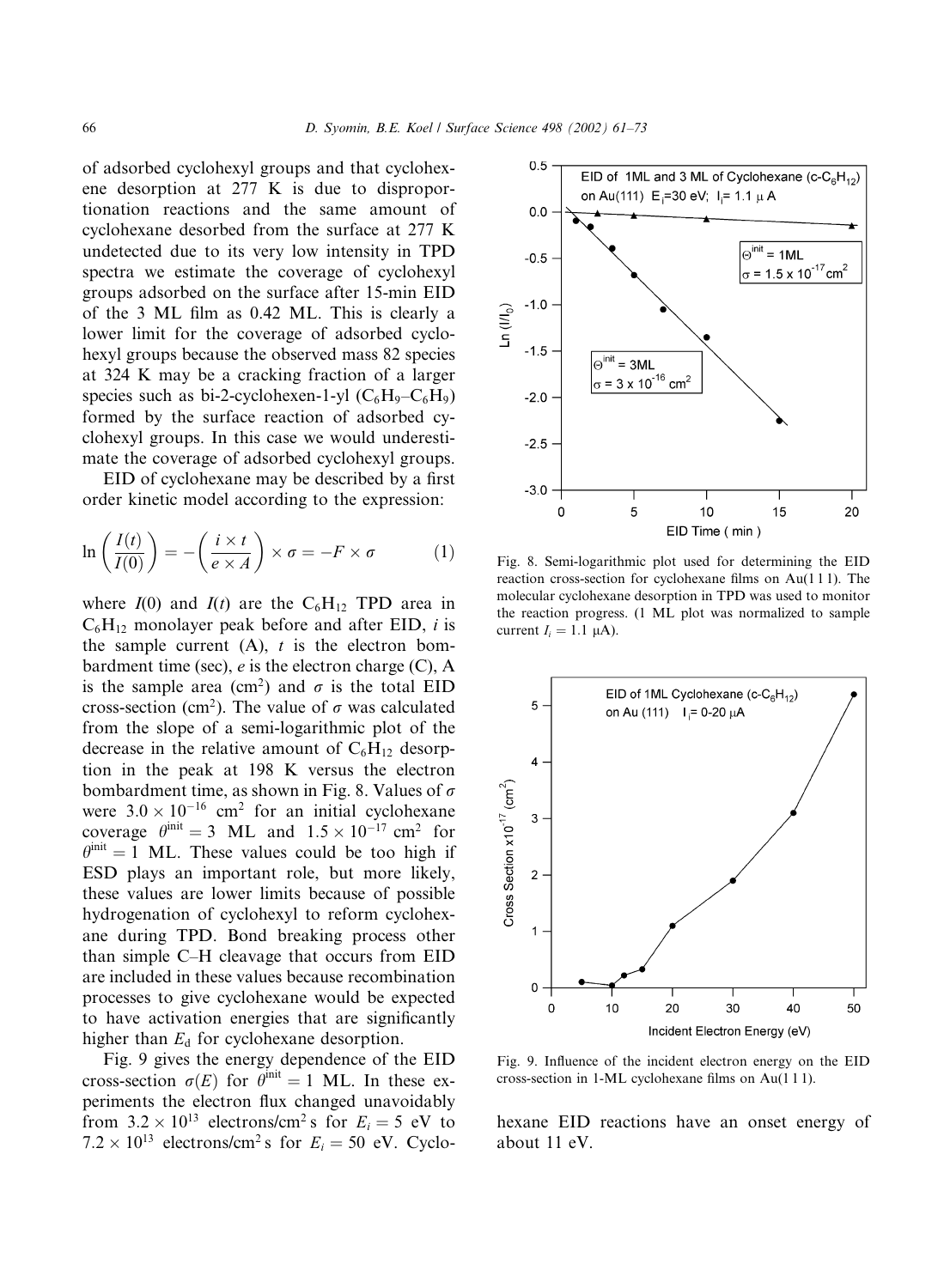

Fig. 10. IRAS spectra of cyclohexane adlayers on Au(1 1 1) at 90 K.

## 3.3. IRAS

IRAS was utilized to spectroscopically characterize the adsorbed layers. Fig. 10 provides vibrational spectra taken at several different cyclohexane coverages on  $Au(111)$  at 90 K. Vibrational assignments for these spectra are given in Table 1, and these were made based on vibrational

Table 1

| Vibrational frequencies $(cm-1)$ in the C-H stretching region of cyclohexane |  |  |
|------------------------------------------------------------------------------|--|--|
|------------------------------------------------------------------------------|--|--|

assignments of the IR spectrum of liquid-phase c- $C_6H_{12}$  [20] and  $c$ - $C_6H_{12}$  adsorbed on Cu(1 1 1) [13]. Spectra obtained for films about 5 and 10-layers thick exhibited two bands in the C–H stretching region at  $2852$  and  $2929 \text{ cm}^{-1}$ . These correspond to the C–H symmetric  $v_s$ (C–H) and C–H asymmetric stretching mode  $v_{as}(C-H)$ , respectively. At lower coverages, in the monolayer and submonolayer regime, four bands are observed in the C–H stretching region. The new, broad band centered near 2784 cm-<sup>1</sup> corresponds to the ''soft'' C–H mode observed in the IR spectra of cyclohexane absorbed on many metal surfaces [10–12]. The band at 2852 cm<sup>-1</sup> can be assigned to a  $v_s$ (C-H) mode and bands at 2905 and 2923  $\text{cm}^{-1}$  can be assigned to  $v_{as}(C-H)$  modes.

Fig. 11 shows IRAS spectra of cyclohexene adsorbed on Au $(1 1 1)$  at 90 K. In its own right, it is useful to spectroscopically characterize cyclohexene adsorption on Au(111), but these spectra primarily provide a necessary reference required for evaluating deeper dehydrogenation that may occur during EID of cyclohexane. The vibrational assignments for these spectra are given in Table 2 and were made based on previous assignments for liquid-phase cyclohexene [21] and cyclohexene adsorbed on  $Pt(1\ 1\ 1)$  [11]. For a 4-ML film, the spectra exhibited four identifiable peaks in the  $v(C-H)$  region. The band at 3022 cm<sup>-1</sup> arises from C–H stretching  $v(CH)$  of the olefinic hydrogens and three bands at 2925, 2860 and 2839  $\rm cm^{-1}$  were assigned to  $v(C-H)$  modes of aliphatic CH<sub>2</sub> groups. Obviously there is significant additional intensity near 2875 and 2935 in several additional unresolved bands. At coverages of one monolayer and below, the band at  $3022 \text{ cm}^{-1}$  is not observed because of the surface selection rule and the most

| Mode           | Liquid [20] | $Au(111)$ (this work) |      |       | $Cu(111)$ [13] |        |          |
|----------------|-------------|-----------------------|------|-------|----------------|--------|----------|
|                |             | $1/2$ ML              | 1 ML | 10 ML | $1/3$ ML       | $1$ ML | $4/3$ ML |
| $v_{(a)}(C-H)$ | 2937        |                       |      |       |                | 2935   | 2932     |
|                |             |                       |      | 2929  |                | 2925   | 2926     |
|                |             | 2923                  | 2923 |       |                | 2920   |          |
|                |             | 2905                  | 2905 |       | 2905           | 2900   | 2907     |
| $v_{(s)}(C-H)$ | 2852        | 2852                  | 2852 | 2852  | 2848           | 2851   | 2853     |
|                |             | 2784                  | 2784 |       | 2770           | 2776   | 2770     |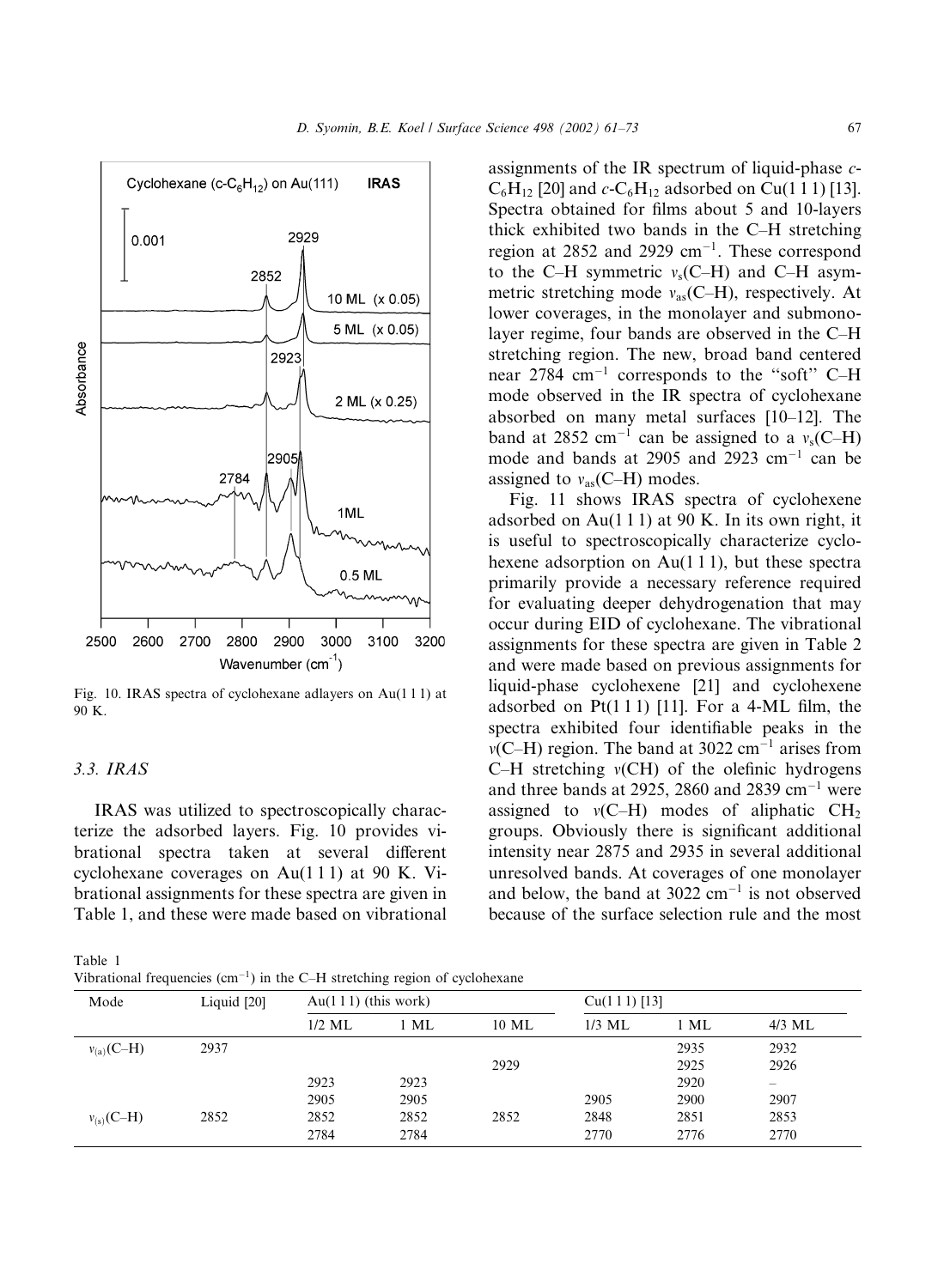

Fig. 11. IRAS spectra of cyclohexene adlayers on Au(1 1 1) at 90 K.

intense absorption is the narrow line at  $2916 \text{ cm}^{-1}$ due to  $v(C-H)$  modes of aliphatic  $CH<sub>2</sub>$  groups. Other bands corresponding to the aliphatic  $CH<sub>2</sub>$ groups appear at 2866 and 2935  $cm^{-1}$ .

IRAS spectra of the cyclohexane-EID products taken for initial cyclohexane coverage  $\theta^{\text{init}}$  of 1 ML are shown in Fig. 12. Electron bombardment strongly reduces the cyclohexane ''soft'' mode



Fig. 12. IRAS spectra after 1 ML of cyclohexane was exposed to 30 eV electrons.

centered at  $2784 \text{ cm}^{-1}$  and decreases the overall adsorption intensity in both spectra in Fig. 12. Following EID, both spectra closely resemble that of a low coverage of cyclohexane in the absence of electrons. These spectra exhibit three bands due to  $v_s$ (C–H) at 2852 cm<sup>-1</sup> and  $v_{as}$ (C–H) at 2903 and 2924 cm<sup>-1</sup> and one band at 2933 cm<sup>-1</sup> present as a shoulder. Fig. 13 shows results from similar ex-

Table 2 Vibrational frequencies  $(cm<sup>-1</sup>)$  in the C-H stretching region of cyclohexene

| Mode               | Liquid $[21]$ | $Au(111)$ (this work) |                          |      | Pt{100}- $(1 \times 1)$ [11] |
|--------------------|---------------|-----------------------|--------------------------|------|------------------------------|
|                    |               | $0.5$ ML              | $1$ ML                   | 4 ML | 4 ML                         |
| Olefinic $v(C-H)$  | 3026          | $\hspace{0.05cm}$     | $\overline{\phantom{a}}$ | 3022 |                              |
| Aliphatic $v(C-H)$ | 2940          |                       | 2935                     | 2935 | 2928                         |
|                    | 2929          | 2917                  | 2916                     | 2925 | 2903                         |
|                    | 2860          | 2866                  | 2866                     | 2860 | 2863                         |
|                    | 2840          |                       |                          | 2839 | 2768                         |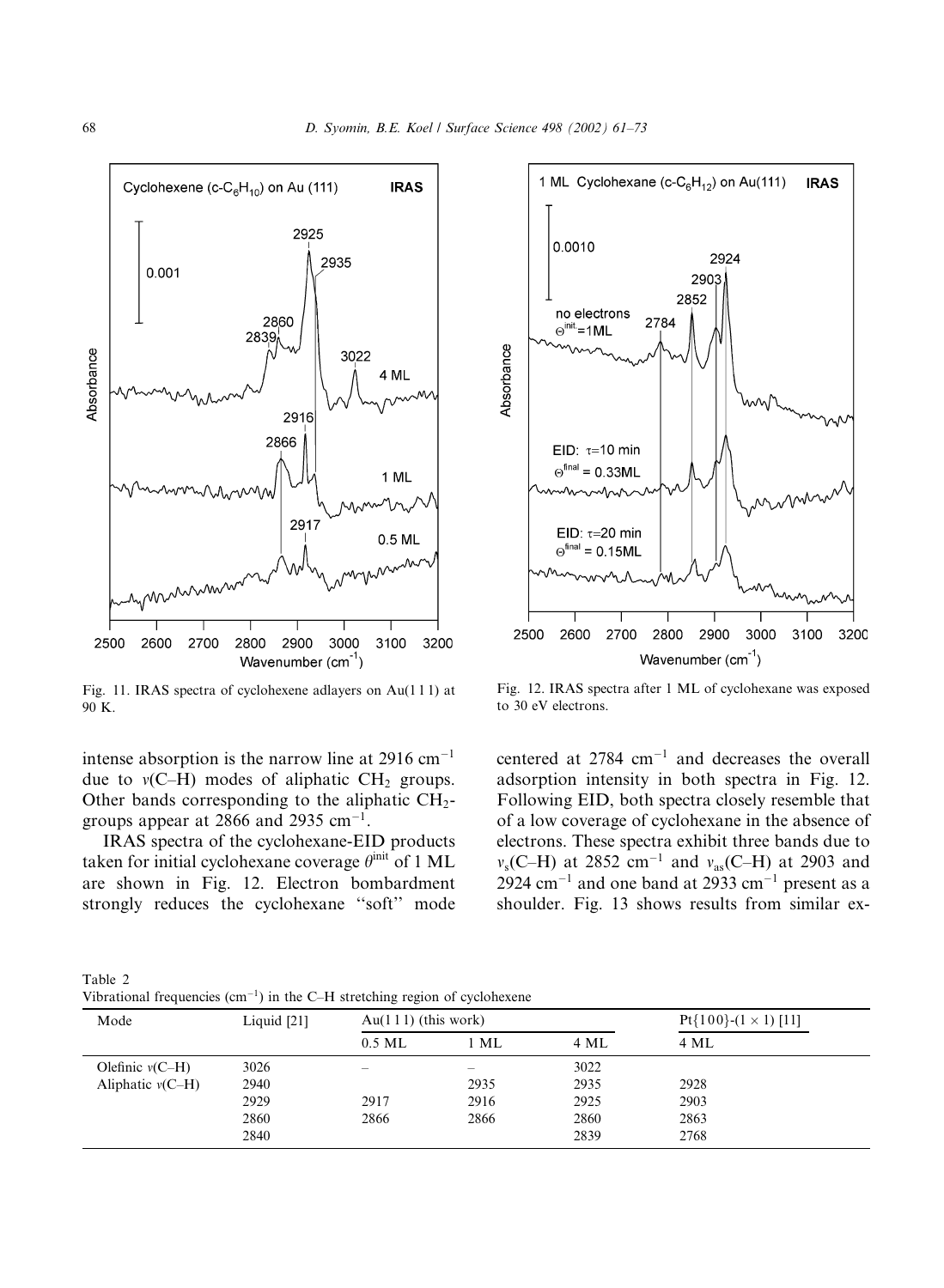

Fig. 13. IRAS spectra after 3 ML of cyclohexane was exposed to 30 eV electrons.

periments in which IR spectra were taken before and after cyclohexane EID at  $\theta^{\text{init}} = 3$  ML. Electron bombardment leads to a decrease in the absorption intensity because of cyclohexane desorption via ESD, but physisorbed cyclohexane is still present and obscures the absorption bands of chemisorbed species in the monolayer. An IR spectrum of the 3-ML EID products was taken after annealing the sample to 160 K, which desorbs any remaining cyclohexane from the multilayer film, but we point out that this could also drive some thermal chemistry of the EID products including dehydrogenation of cyclohexyl groups and cyclohexene formation. IR spectra obtained after electron bombardment and annealing of the 3-ML  $C_6H_{12}$  film also differ from the cyclohexane spectra. A new band at  $2918 \text{ cm}^{-1}$  appears in the spectra, and the band at  $2933 \text{ cm}^{-1}$  present as a shoulder.

## 4. Discussion

Cyclohexane interacts weakly with Au surfaces, forming a reversibly adsorbed, physisorbed monolayer on Au(1 1 1). It was somewhat surprising that the peak temperature for cyclohexane desorption from the monolayer on  $Au(111)$  occurred at a higher temperature (198 K) than on  $Cu(111)$  (178 K) [12]. One explanation could be that there is a difference in the molecular orientation on the two surfaces at monolayer coverage, as discussed below. Also, despite the higher desorption temperature (larger adsorption energy) on Au(1 1 1), the C–H ''soft'' modes are shifted less and have lower relative intensity than on  $Cu(111)$ . Consequently, cyclohexane adsorption on  $Au(111)$  is another example of the lack of a simple correlation between the position of the ''soft modes'' and desorption temperature or adsorption energy.

The orientation of adsorbed cyclohexane changes with coverage for adsorption on Cu(1 1 1). At submonolayer coverages, the molecular "plane" is relatively parallel to the surface with 3 axial hydrogens pointed directly into the surface, as shown in Scheme 1.

The molecular plane is more "tilted" with respect to the surface normal at 1-ML coverage [13]. At a coverage of  $\sim$ 1/2 ML, these two orientations coexist on the surface. This orientational phase transition is characterized by the disappearance of the band at  $2905 \text{ cm}^{-1}$  and appearance of new strong bands at 2920 and 2925 cm-1. On Au(1 1 1), it is likely that these two phases coexist at 1 ML coverage, because bands at 2905 and 2923  $cm^{-1}$ are both present in the 1-ML spectrum. The position of the  $v_s$ (CH) mode at 2852 cm<sup>-1</sup> does not shift with coverage and this behavior is consistent



Scheme 1.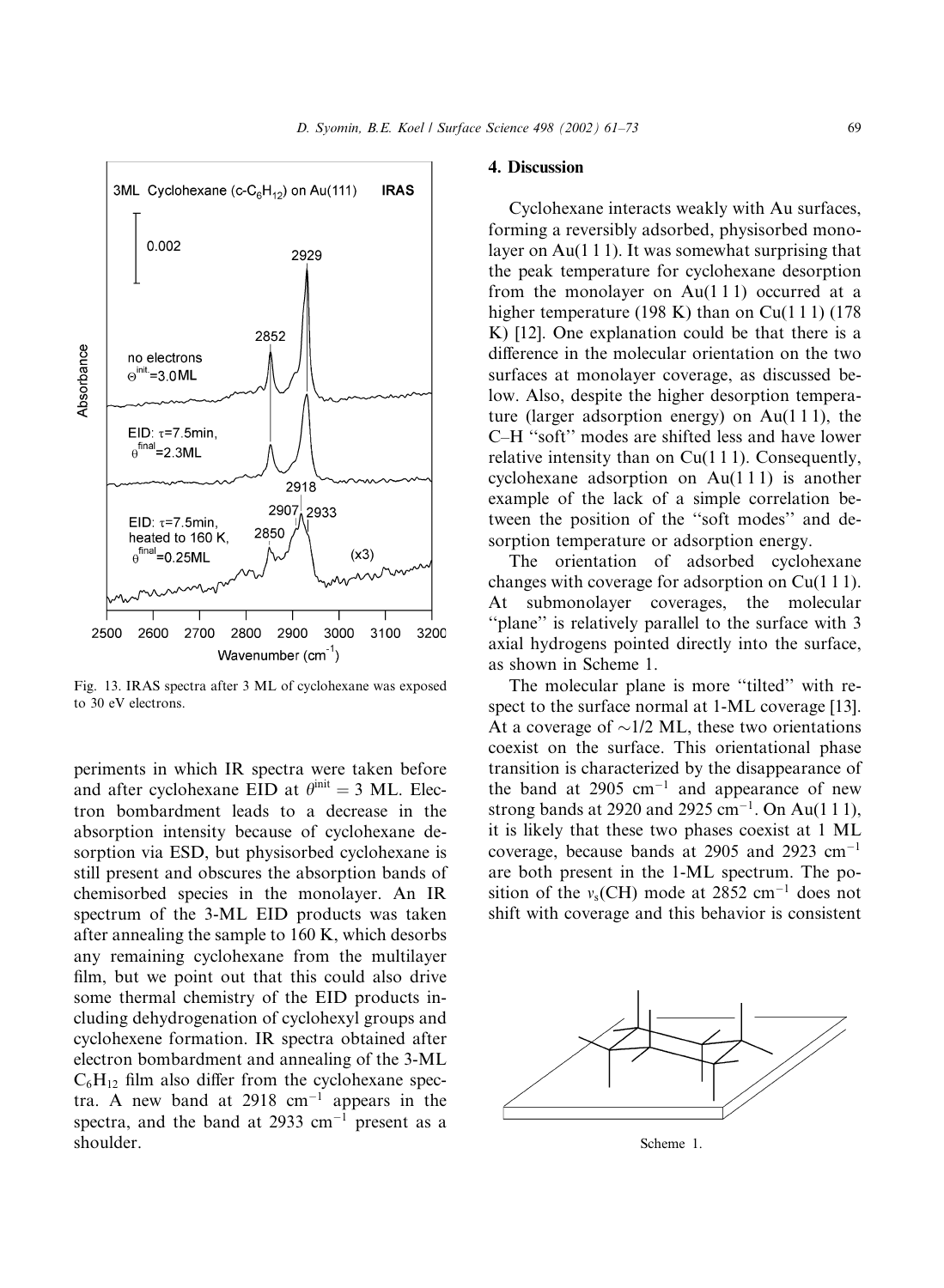

Scheme 2.

with that seen in IR spectra of cyclohexane on Cu(1 1 1) [13].

IR spectra for cyclohexene multilayers show bands of the olefinic C–H group stretching mode, but these are absent in the  $C_6H_{10}$  spectra at coverages of 1 ML or below. This is similar to that observed on  $Pt(1\ 1\ 1)$  [11]. This arises because of a preferential chemisorption geometry in the monolayer that forces the  $C=C$  double bond to be parallel with the metal surface, as shown in Scheme 2.

We now discuss the TPD results obtained by using of EID to ''activate'' cyclohexane molecules in order to probe the thermal chemistry and reactivity of hydrocarbons on the  $Au(111)$  surface, and also discuss the spectroscopic evidence from IRAS that EID cleanly forms cyclohexyl groups on this surface at 90 K.

First, we consider the IRAS spectra, specifically the  $v(C-H)$  region as shown in Fig. 12 and 13. Fig. 14 replots some of this data to make a direct comparison of the IR spectra of cyclohexane, cyclohexene and cyclohexane EID products. This comparison provides strong evidence supporting the production of cyclohexyl groups by EID. A  $v(C-H)$  region of the IR spectra of 1-ML cyclohexane EID products closely resembles the IR spectra of adsorbed cyclohexane, and cannot be due to adsorbed cyclohexene. Other than a decrease in the absorption intensity in the 1-ML cyclohexane spectra after electron bombardment in EID, due to ESD of  $C_6H_{12}$ , two additional differences in comparing with IR spectra of 1-ML cyclohexane are the disappearance of the ''soft'' mode of the  $v(CH)$  band at 2784 cm<sup>-1</sup> and appearance of the mode at  $2933 \text{ cm}^{-1}$  present as a shoulder. This is to be expected if EID cleanly forms adsorbed cyclohexyl groups, because one



Fig. 14. Comparison of the IRAS spectra obtained for cyclohexane and cyclohexene monolayers along with that for adlayers formed from exposing 1 and 3 ML of cyclohexane to 30 eV electrons.

expects similarity in the IR spectra of weakly adsorbed cyclohexane and adsorbed cyclohexyl groups. The only chemical difference is the replacement of one C–H bond by one C–Au bond which is a weak bond with D(Au–C) estimated to be only about 25 kcal/mol [22]. However, formation of cyclohexyl groups on the surface will cause a change in the orientation of the molecular ring, because these species are bound to the surface through a single Au–carbon covalent  $\sigma$ -bond. This change in orientation of the adsorbate occurs such that no hydrogen atoms project directly into the surface as shown in Scheme 3.

The IR spectrum of the 3-ML cyclohexane EID products annealed to 160 K exhibit a band at 2916  $cm^{-1}$  that we assigned as  $v(C-H)$  modes of cyclohexene aliphatic  $CH<sub>2</sub>$  groups. That indicates that heating to 160 K causes some conversion of the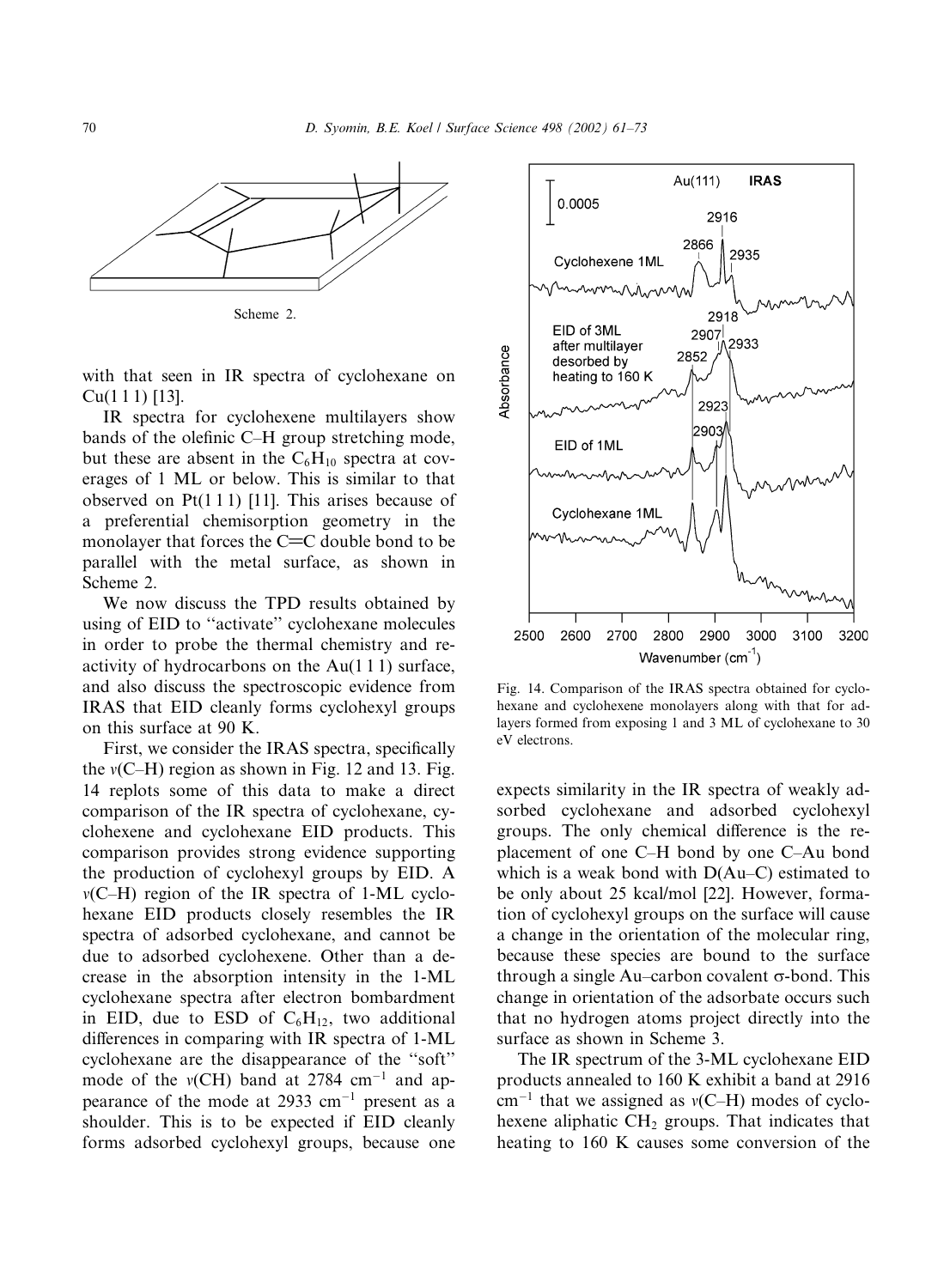

cyclohexyl groups to adsorbed cyclohexene. The  $v_{(s)}(C-H)$  band at 2852 cm<sup>-1</sup> in cyclohexane does not change position after EID of either 1 or 3 ML of cyclohexane.

Next, we discuss the thermal chemistry observed following EID. Electron bombardment at 30 eV of a 1-ML cyclohexane filmcaused changes in the subsequent TPD spectra. Desorption of cyclohexane and cyclohexene occurred coincidentally at 273 K. This cyclohexene peak cannot be explained by cyclohexane cracking in the QMS ionizer because the ratio of the peak intensities at 82 and 84 amu in the TPD spectra is much higher than that for cyclohexane gas and desorption spectra from the cyclohexane multilayer. Both cyclohexane and cyclohexene are formed on the surface at 273 K, and desorb in reaction-rate limited peaks, because cyclohexane and cyclohexene monolayers produced by adsorption of these gases desorb from the surface at 198 and 213 K, respectively.

We assert that no carbon–carbon bonds were broken during these EID experiments because no carbon was detected by AES after TPD subsequent to a prolonged exposure of the surface to electrons. Surface carbon was detected by AES after TPD subsequent to long exposures of the sample to electrons with incident energies higher than 50 eV.

Chemisorbed alkyl groups formed on the Au(1 1 1) surface by thermal dissociation of  $C_2-C_4$ alkyl iodides undergo coupling and disproportionation reactions at comparable rates at  $\sim$ 270 K [23–25]. Disproportionation reactions to form

corresponding alkanes and alkenes could obviously occur by two different mechanisms. In one case reaction would begin with  $\beta$ -hydride elimination to produce the corresponding alkene and hydrogen adatoms that immediately hydrogenate unreacted alkyl groups to produce the corresponding alkane. In the second case, bimolecular reaction directly transferring a H atom. There is apparently a high facility for this reductive elimination of chemisorbed alkyls to form alkanes because although hydrogen atoms recombine and desorb as  $H_2$  at  $\sim$ 100–140 K [25] on clean Au(111), no  $H_2$  desorption was detected in our experiments during TPD.

b-hydride elimination in adsorbed alkyls occurs over a narrow temperature range of 230–270 K on several different metal surfaces. Coupling reactions are more variable, with reports of these reactions occurring at temperatures from 185 to 250 K on Ag(1 1 1), 270 K on Au(1 1 1), and 400 K on Cu(111) [25]. Paul and Bent have suggested that the branching ratio between coupling and disproportionation reactions depends on the surface-alkyl and surface-hydrogen bond strength [25]. Specifically, cyclohexyl groups adsorbed on Cu(100) were reported to undergo  $\beta$ -hydride elimination at 239 K to form cyclohexene and adsorbed hydrogen [26].

Based on these results, we attribute the coincident  $C_6H_{12}$  and  $C_6H_{10}$  desorption at 273 K to disproportionation reactions of adsorbed cyclohexyl groups formed by  $C_6H_{12}$  EID. The desorption-rate limited cyclohexene peak at 216 K is evidence that some of the cyclohexyl groups that were formed during EID undergo β-hydride elimination at temperatures below 216 K.

Electron bombardment at 30 eV of a 3 ML cyclohexane film caused almost complete elimination of cyclohexane desorption from the chemisorbed monolayer state. We attribute this to the dissociation of a C–H bond and formation of a cyclohexyl radical in physisorbed layers above the monolayer followed by diffusion of cyclohexyl groups to the surface, similar to that observed in cyclohexane EID experiments on  $Pt(1\ 1\ 1)$  [27]. Cyclohexene desorption at 277 K is due to the disproportionation of cyclohexyl groups. It is possible that the same small amount of cyclohexane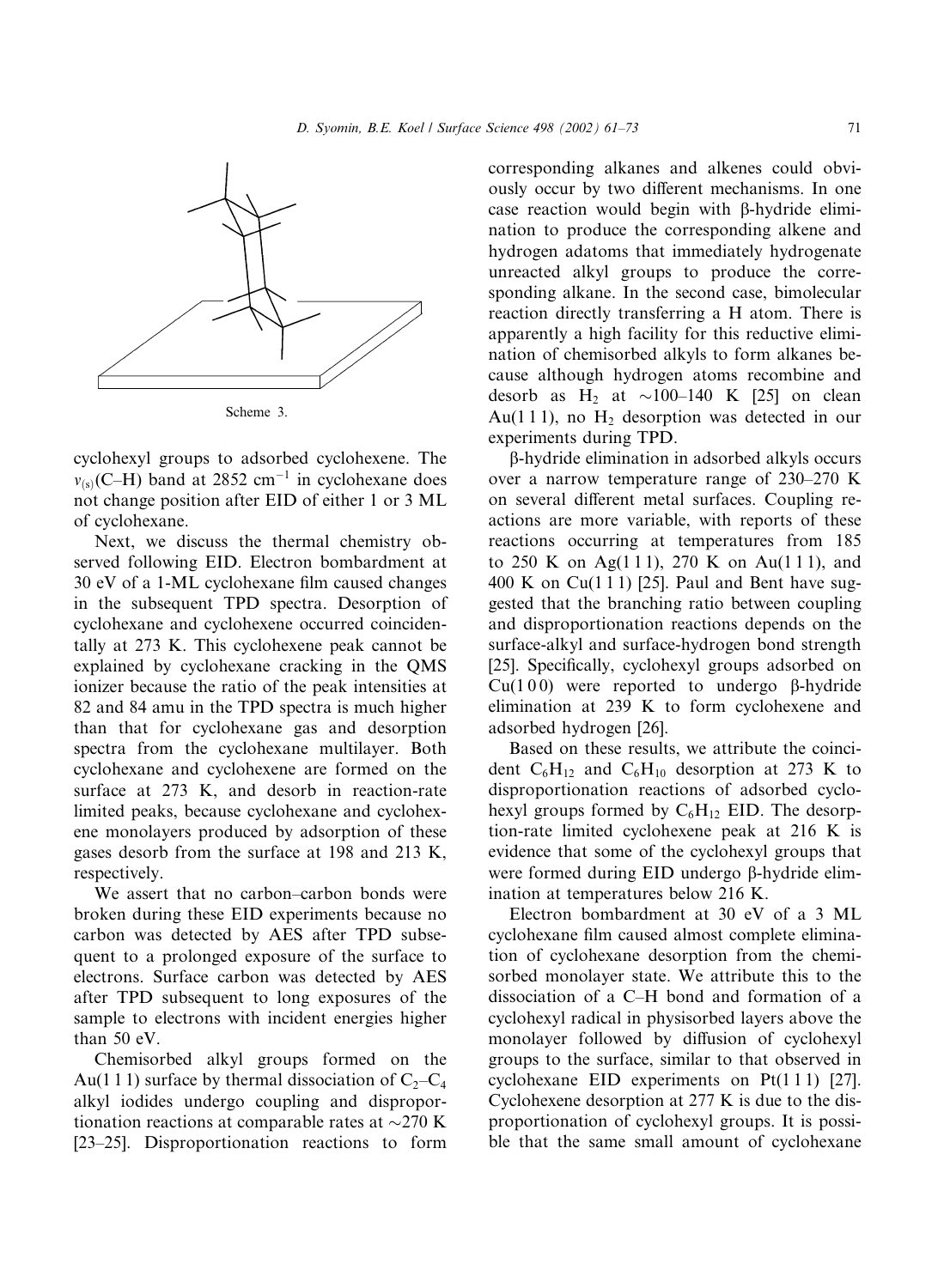desorbed from the surface at 277 K, but this did not produce a clear peak in the TPD experiments. We do not have a good explanation for the formation of cyclohexene at 324 K. It is possible that EID or subsequent thermal reactions during TPD induces surface oligomerization. Evolution of mass 82 species at 324 K may be explained by the reaction-limited desorption of cyclohexene produced by high temperature decomposition of larger  $C_{12}$  molecules such as cyclohexene, 3-cyclohexyl  $(C_6H_9-C_6H_{11})$  or bi-2-cyclohexen-1-yl  $(C_6H_9 C_6H_9$ ) formed by surface reactions. On the other hand, 324 K is in the temperature range where such large molecules are expected to desorb from the Au( $111$ ) surface and mass 82 could be a cracking fraction of such desorbing molecules in the mass spectrometer.

The electron-induced decomposition reaction cross-section for a 3-ML cyclohexane filmis much larger than that for a 1-ML film. This is because of the stronger interaction of the molecules in the monolayer with the metal surface which decreases the lifetime of the excited states of the species formed by electron bombardment and lowers the decomposition probability. An even more pronounced effect of this was found in EID studies of cyclohexane on  $Pt(1\ 1\ 1)$  [28]. Gold adsorbs cyclohexane more weakly than platinum, and so the EID cross-section for the adsorbed cyclohexane monolayer is fairly high on Au(111) compared to that on  $Pt(111)$ .

## 5. Conclusion

Cyclohexane and cyclohexene adsorb molecularly and reversibly on the  $Au(111)$  surface, with monolayer desorption energies estimated to be 12 and 13 kcal/mol, respectively. EID reactions induced by 30 eV electrons in monolayer and multilayer ( $\theta^{\text{init}} = 3$  ML) films gave only two desorption products in TPD: cyclohexane and cyclohexene. No surface carbon was detected by AES following TPD, and our experimental results suggest that no deep dehydrogenation or extensive C–C bond breaking occurred during EID. We conclude that EID in cyclohexane films causes clean dissociation of cyclohexane to cyclohexyl species that then chemisorb on the surface. IR data fully support this conclusion. Adsorbed cyclohexyl groups on Au(1 1 1) undergo facile, low temperature dehydrogenation to produce cyclohexene below 216 K and disproportionation reactions at 273 K to produce cyclohexane and cyclohexene. EID of 3-ML cyclohexane films on  $Au(111)$  are very similar to those using 1-ML films. However, the EID cross-section is much larger in the multilayer film and there is an additional reaction channel that leads to either cyclohexene formation and desorption at 324 K following decomposition reactions of surface bound  $C_{12}$  double ring molecules, or larger oligomers, or to the desorption of such larger compounds at 324 K.

#### Acknowledgements

This work was supported by the ACS Petroleum Research Foundation.

#### **References**

- [1] P.M. Holmblad, J.H. Larsen, I. Chorkendorff, J. Chem. Phys. 104 (1996) 7289.
- [2] P. Kratzer, B. Hammer, J.K. Nørskov, J. Chem. Phys. 105 (1996) 5595.
- [3] R.M. Ormerod, C.J. Baddeley, R.M. Lambert, Surf. Sci. Lett. 259 (1991) L709.
- [4] C.J. Baddeley, R.M. Ormerod, A.W. Stephenson, R.M. Lambert, J. Phys. Chem. 99 (1995) 5146.
- [5] C.J. Baddeley, M. Tikhov, C. Hardacre, J.R. Lomas, R.M. Lambert, J. Phys. Chem. 100 (1996) 2189.
- [6] J.R.H.V. Schaik, R.P. Dessing, V. Ponec, J. Catal. 38 (1975) 273.
- [7] P. Biloen, F.M. Dautzenberg, W.M.H. Sachtler, J. Catal. 50 (1977) 77.
- [8] A. O'Cinneide, F.G. Gault, J. Catal. 37 (1975) 311.
- [9] J.W.A. Sachtler, J.P. Biberian, G.A. Somorjai, Surf. Sci. 110 (1981) 43.
- [10] R. Raval, M.A. Chesters, Surf. Sci. 219 (1989) L505.
- [11] C.L.A. Lamont, M. Borbach, W. Stenzel, H. Conrad, A.M. Bradshaw, Chem. Phys. Lett. 230 (1994) 265.
- [12] A.V. Teplyakov, B.E. Bent, J. Eng Jr., J.G. Chen, Surf. Sci. 399 (1995) L342.
- [13] R. Raval, S.F. Parker, M.A. Chesters, Surf. Sci. 289 (1993) 227.
- [14] D.K. Flynn, J.A. Polta, P. Thiel, Surf. Sci. 185 (1987) L1497.
- [15] M.-C. Tsai, C.M. Friend, E.L. Muetterties, J. Vac. Sci. Technol. 20 (3) (1982) 533.